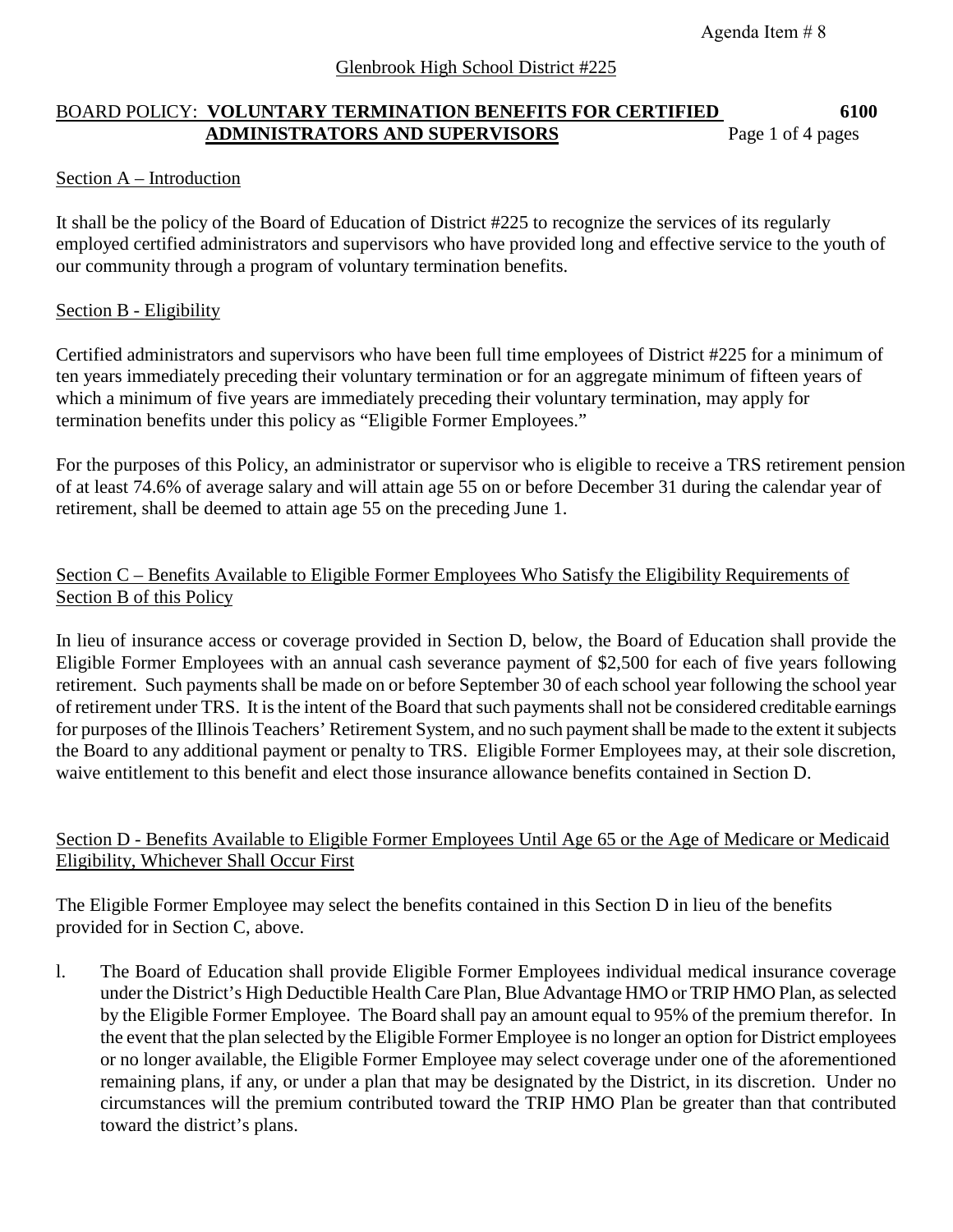## BOARD POLICY: **VOLUNTARY TERMINATION BENEFITS FOR CERTIFIED 6100 ADMINISTRATORS AND SUPERVISORS** Page 2 of 4 pages

## Section D - Benefits Available to Eligible Former Employees Until Age 65 or the Age of Medicare or Medicaid Eligibility, Whichever Shall Occur First (Continued)

- 2. Eligible Former Employees shall be allowed to maintain family medical insurance coverage under a plan referred to in Paragraph 1 of this Section D, or designated by the District, in its discretion; provided they had family coverage on the effective date of their retirement. Eligible Former Employees shall be responsible for the full premium, less the Board's contribution, referred to in Paragraph 1 of this Section D.
- 3. Eligible Former Employees shall be allowed to maintain individual or family dental coverage as then available to employees of the District provided they had such coverage on the effective date of their retirement. Eligible Former Employees shall be responsible for the full premiums for these plans.

## Section E – Special Provisions for Certified Administrators and Supervisors

- 1. In addition to the benefits provided in paragraphs 1 and 2 of this Section D, the Board of Education shall contribute \$2,500, annually, to the Glenbrook Health Savings Plan (America's VEBA Solution or the plan then in effect for District employees), on behalf of the Eligible Former Employee, for a period of five years after the effective date of retirement.
- 2. The insurance allowance specified in paragraph 1 of Section E may be used toward the purchase of health insurance provided by TRS or health or dental insurance then provided by the district, provided participation by retirees in the district's plan is allowed by the provisions of the then-current policy. No cash payment shall be made to any Eligible Former Employer.
- 3. The Board of Education shall provide Eligible Former Employees with \$50,000 of term life insurance until the Eligible Former Employee reaches age 65 or the age of Medicare or Medicaid eligibility whichever shall occur first. The term life insurance shall be provided by the Board at no cost to the Eligible Former Employee.
- 4. The Board of Education shall pay both the employer's and the employee's contribution to TRS for Eligible Former Employees who elect to participate in the State's Early Retirement Option. In no case shall the Board's total payment, for any Eligible Former Employee, exceed 135% of the contribution required of the Board of 40 ILCS 5/17-130-I. The state's Early Retirement Option is no longer available after June 30, 2016.
- 5. The Eligible Former Employees shall be allowed to convert any term life insurance, bought or provided for by the district, and carried, on their last date of employment, to any alternative policy approved by the insurance carrier. After such conversion, Eligible Former Employees shall be responsible for full payment of any premium.
- 6. Eligible Former Employees shall be allowed to continue to participate in the Employee Assistance Program provided by the Board for regularly employed certified administrators and supervisors.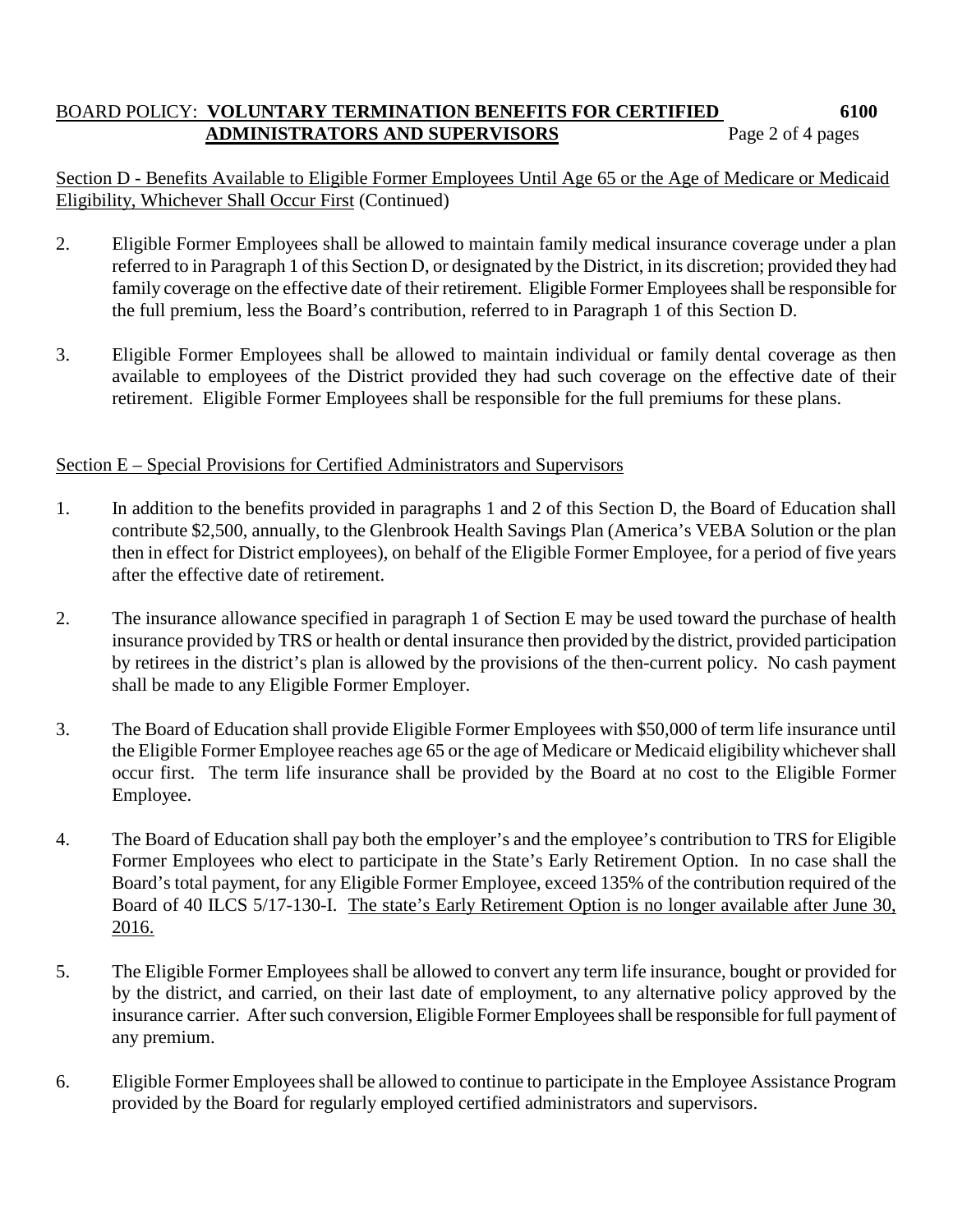## BOARD POLICY: **VOLUNTARY TERMINATION BENEFITS FOR CERTIFIED 6100 ADMINISTRATORS AND SUPERVISORS** Page 3 of 4 pages

## Section F -Benefits Available to Eligible Former Employees

- 1. All requests for participation under Section E must be submitted in writing to the Assistant Superintendent of Human Resources prior to April 1 of the certified administrator or supervisor's final four years of employment. The request shall include a copy of the administrator or supervisor's latest Personal Statement of Benefits from TRS.
- 2. Participation in the benefits under Section E plan is dependent on unconditional and irrevocable resignation of the certified administrator or supervisor who enters into a four-year employment contract with the Board of Education. Any employee who does not fulfill their contract, under Section E, for whatever reason, shall be ineligible for any of the benefits contained in Sections D & E of this Policy.
- 3. Participants, in benefits under Section E plan, shall have each of their last four years annual salary increased by an amount equal to 6% of their previous year's annual salary.
- 4. The 6% increase described in Paragraph 3 of this Section E shall be in lieu of any salary increases which the administrator or supervisor would otherwise receive.
- 5. Salary payments described in Paragraph 3 of this Section E shall be defined as contractual salaries paid for performance of duties as an administrator or supervisor. The salaries shall not include any stipends or any other payment of any type whatsoever.
- 6. During the administrator's or supervisor's last four years of employment, they shall not receive any stipends or other payments, of any type, that they are not currently receiving immediately prior to the start of the contract. Any stipends or payments removed during the last four years of employment shall not be reinstated.

## Section G – Vacation

In addition to those benefits contained in Section D, retirees who were employed by the District on a full-time, twelve-month basis, may choose to have the Board of Education directly contribute to the Glenbrook VEBA Health Savings Plan, the value of up to ten (10) days of unused vacation days, at their then current annual base salary per diem rate for the first year of retirement. Any other vacation days accrued and earned, must be used or they will be forfeited.

## Section G H – Miscellaneous Provisions

- 1. For purposes of this Policy, the school year shall begin on July 1 and end on June 30.
- 2. The terms "administrator" or supervisor," when used in this Policy, shall mean all full-time regularly-employed personnel who have been issued a certified administrative employment contract by the district.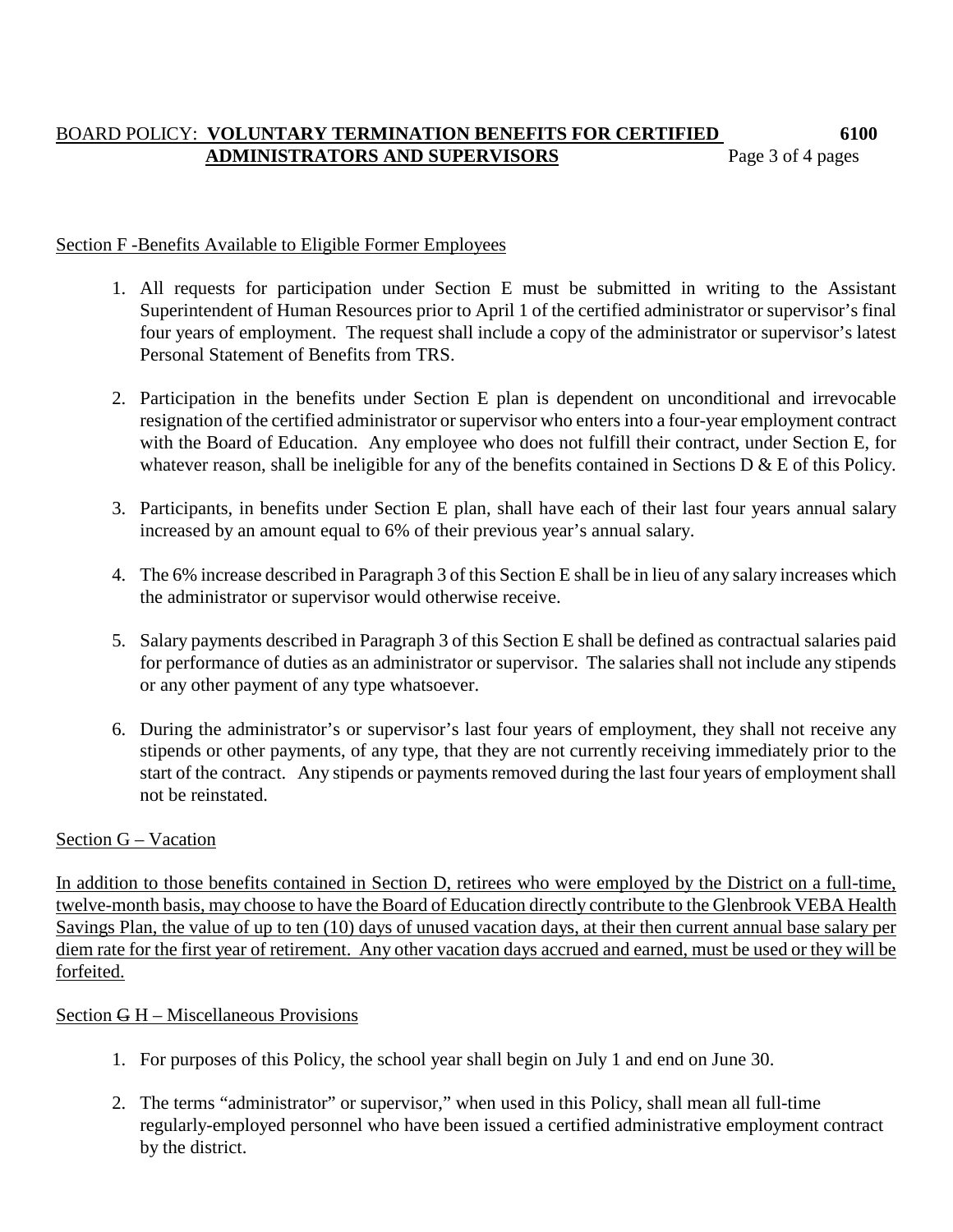# BOARD POLICY: **VOLUNTARY TERMINATION BENEFITS FOR CERTIFIED 6100 ADMINISTRATORS AND SUPERVISORS** Page 4 of 4 pages

## Section G H – Miscellaneous Provisions (Continued)

- 3. If an employee, who has been approved for participation in one of the plans in this Policy, dies prior to their declared retirement date, the employee's prorated salary shall be calculated utilizing the 106% salary rates, in lieu of any benefits otherwise provided under this Policy 6100.
- 4. An eligible administrator or supervisor who applies for retirement benefits in their last year of employment, (i.e., after April 1<sup>st</sup> of their next to last year of employment but prior to April 1<sup>st</sup> of their last year of employment, shall have their last year's annual salary increased by 6% of their previous year's annual salary. Eligible individuals shall also have access to the benefits listed in Sections D & E of this Policy.
- 5. If changes occur in the operation of TRS**,** which result in an increase in the cost of this Policy to the Board, the Board shall have the authority to revise this Policy in such a manner that the revision shall result in no additional cost to the Board relative to the current Policy.
- 6. This Policy shall be effective from and after July 13, 2009 1, 2016.

| Approved: | June 7, 1978           |
|-----------|------------------------|
| Revised:  | October 22, 1979       |
| Revised:  | November 5, 1979       |
| Revised:  | November 19, 1984      |
| Revised:  | December 16, 1985      |
| Revised:  | August 21, 2000        |
| Revised:  | April 23, 2001         |
| Revised:  | <b>January 9, 2006</b> |
| Revised:  | August 31, 2009        |
| Revised:  |                        |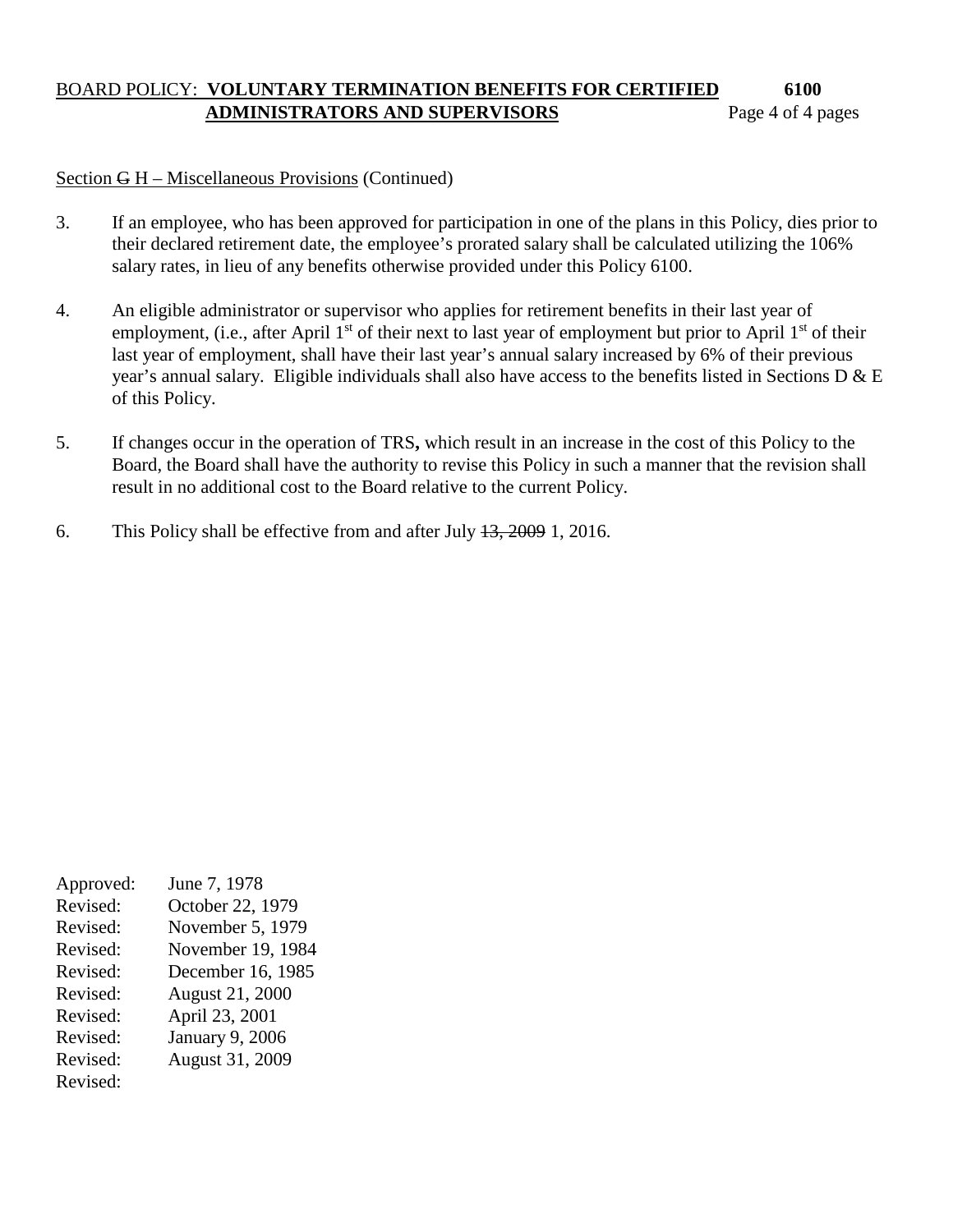7300 Page 1 of 6 pages

#### **Section A - Course Requirements**

The following units of credit are required for graduation from the Glenbrook High Schools for students entering as ninth-graders in the 2006 07 school year:

| -∔-           | English (1)               | -4.00            |
|---------------|---------------------------|------------------|
| <u>-2.</u>    | Physical Education (2)    | هيچ              |
| $\rightarrow$ | Mathematies (3)           | <del>-3.00</del> |
| -4.           | Social Studies (4)        | -2.00            |
| ٠             | Seienee (5)               | $-1.00$          |
| -6.           | Applied Arts (6)          | -0.50            |
| 7.            | <b>Consumer Education</b> | -0.50            |
| -୫.           | Driver Education (7)      | ججم              |
| چ             | Fine Arts (8)             | هچه              |
| 10.           | Health                    | هچھ              |
| 44.           | Electives                 | ججج              |
|               |                           |                  |

#### TOTAL NUMBER OF UNITS:

The following units of credit are required for graduation from the Glenbrook High Schools for students entering as ninth-graders in the 2007-08 school year:

 $24.0$ 

| 1.  | English (1)                   | 4.00 |
|-----|-------------------------------|------|
| 2.  | <b>Physical Education (2)</b> | 3.50 |
| 3   | Mathematics (3)               | 3.00 |
| 4.  | Social Studies (4)            | 2.00 |
| 5   | Science (5)                   | 2.00 |
| 6.  | Applied Arts (6)              | 0.50 |
| 7.  | <b>Consumer Education</b>     | 0.50 |
| 8.  | Driver Education (7)          | 0.25 |
| 9.  | Fine Arts (8)                 | 0.50 |
| 10. | Health                        | 0.50 |
| 11. | <b>Electives</b>              | 7.25 |
|     | NUMBER OF UNITS:              | 24.0 |

**TOTAL NUMBER OF UNITS:** 

#### NOTES:

Two years of writing intensive courses are required by the State of Illinois, effective for students  $(1)$ entering as ninth-graders in the 2006-2007 school year. At least one of these classes must be in English. Classes which meet this requirement will be so identified in the course enrollment guide.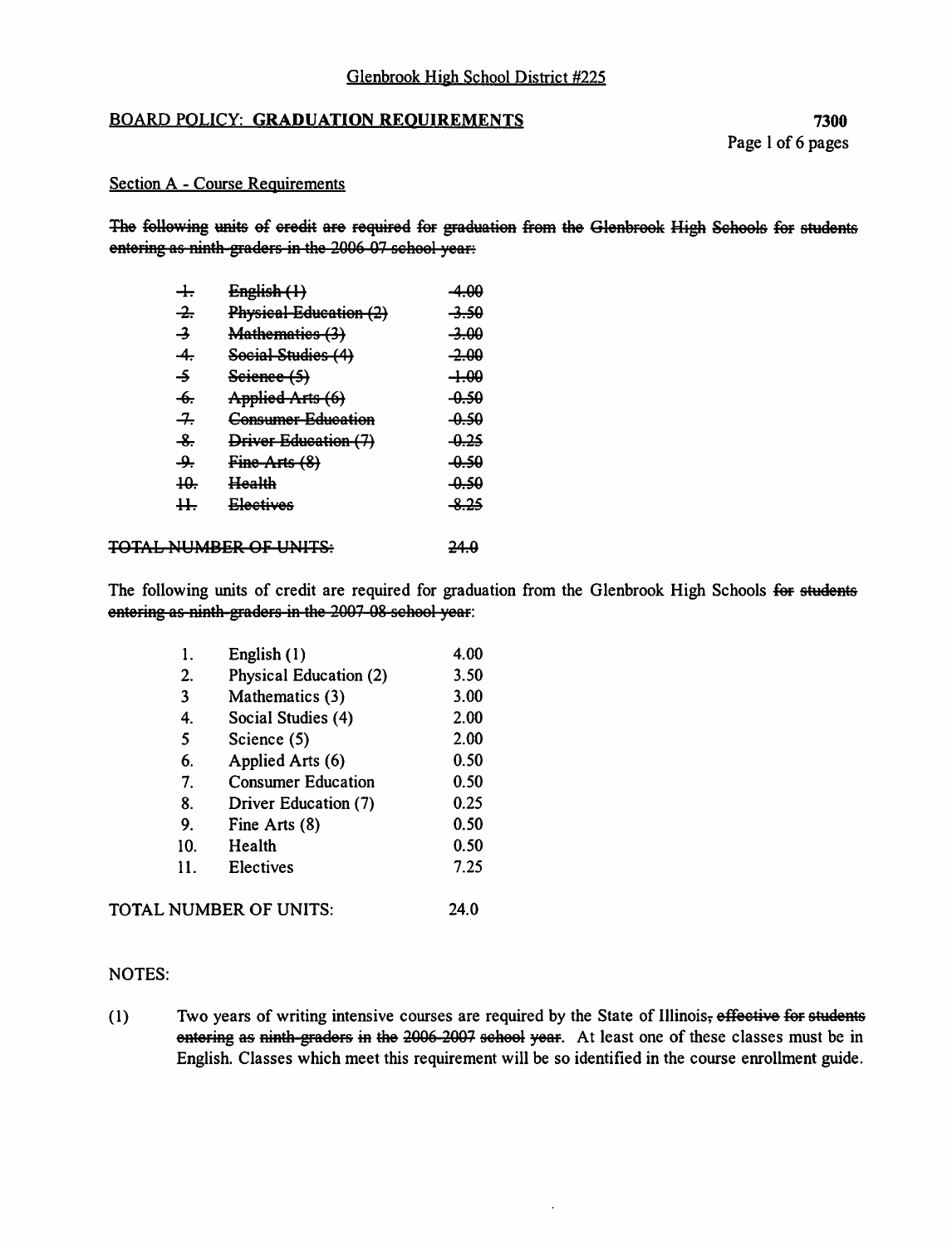#### Section A - Course Requirements (continued)

- $(2)$ Physical Education - The principal/designee can substitute up to two credits of Physical Education for students enrolled in grades 11 and 12 if those students request to be excused for any of the following reasons: (1) for ongoing participation in an interscholastic athletic program or a marching band program for credit; (2) to enroll in academic classes which are required for admission to an institution of higher learning, provided that failure to take such classes will result in the student being denied admission to the institution of his or her choice; or (3) to enroll in academic classes which are required for graduation from high school, provided that failure to take such classes will result in the student being unable to graduate. In addition, a student in any of grades 9 through 12 who is eligible for special education may be excused if the student's parent or guardian agrees that the student must utilize the time set aside for physical education to receive special education support and services or, if there is no agreement, the individualized education program team for the student determines that the student must utilize the time set aside for physical education to receive special education support and services, which agreement or determination must be made a part of the individualized education program. However, a student requiring adapted physical education must receive that service in accordance with the individualized education program developed for the student. If requested, the principal/designee is authorized to excuse the student from engaging in a physical education course if the student has an individualized educational program under Article 14 of Illinois State Code, is participating in an adaptive athletic program outside of the school setting, and documents such participation as determined by the principal/designee. If a waiver is approved in accordance with the policy, the graduation requirement for physical education will be reduced accordingly. Procedures for an approved physical education waiver are listed in Section B of this policy.
- $(3)$ Mathematics - Three units of credit of mathematics are required, one of these courses must be Algebra I, and one must include geometry content.
- $(4)$ Social Studies - One unit of credit in U.S. History and 0.5 units of "Civics" (effective for students entering as ninth graders in the 2016-2017 school year) must be earned as part of the two units of credit required in Social Studies. Courses which meet the "Civics" requirement are identified in the course enrollment guide.
- $(5)$ Science - Two units of credit are required in Science.
- $(6)$ Applied Arts - The Applied Arts shall include courses in applied technology, business education (excluding Consumer Education), family and consumer sciences, designated courses in computer technology, the Beginning Photography course, and the Introduction to Broadcasting course.
- $(7)$ Driver Education - The classroom phase of driver education is required for graduation; the behind-the-wheel phase is not required. This graduation requirement may be met by the student successfully completing a driver education program offered by a state-accredited private driver education school, however high school credit will not be granted for such completion.
- $(8)$ Fine Arts - The Fine Arts shall include courses in art, drama, music designated courses in the English department, the Beginning Photography course, and the Introduction to Broadcasting course.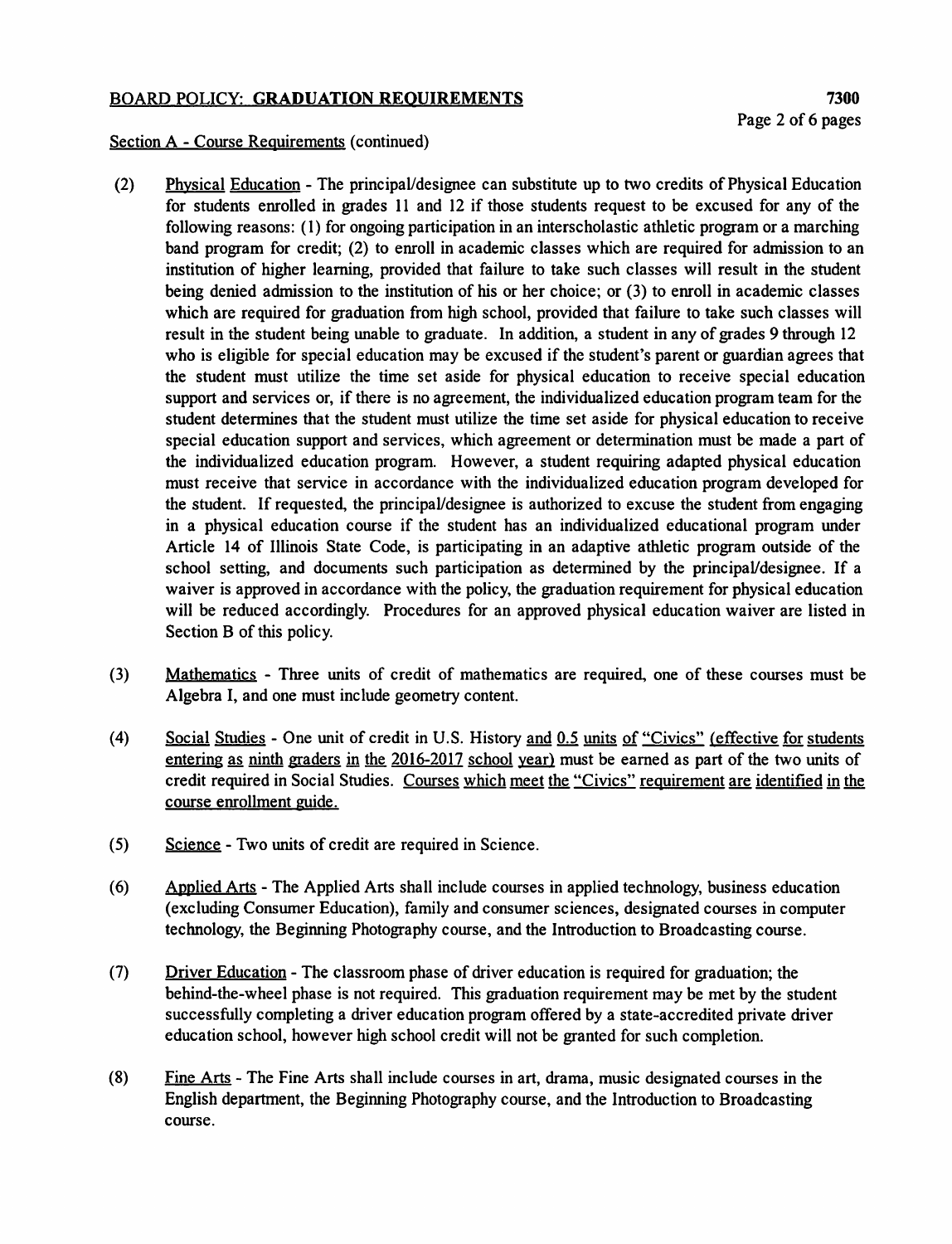#### Section A - Course Requirements (continued)

In addition to the above-listed units of credit, students shall be required to:

- $\mathbf{l}$ . Be enrolled in a minimum of six courses for credit during each semester they are enrolled in the district. The principal may waive the six-course requirement, on a case-by-case basis, if the needs of the student are best served by such action;
- $2.$ Be enrolled in an English course during each semester while enrolled in high school;
- $3<sub>1</sub>$ Pass a qualifying examination covering the proper use and display of the U.S. flag, American patriotism, and representative government as shown in (1) the Declaration of Independence, (2) the U.S. Constitution, (3) the Illinois State Constitution and (4) voting procedures.
- $4.$ Meet state requirement for taking the Prairie State Achievement Examination (PSAE) unless a student is exempted because:
	- $\theta$ The student's Individualized Education Program (IEP) developed under Article 14 of the School Code identifies the PSAE as inappropriate, even with accommodations -- and the student is eligible to take, and takes the Illinois Alternate Assessment (IAA) instead; or
	- $\ddot{\mathbf{r}}$ The student is enrolled in an Adult or Continuing Education program as defined in the Adult Education Act - - and the student is not dually enrolled in his/her local school district.

#### $\frac{5}{2}$ Acceptable Proof That a Student Has Taken the PSAE

For grade  $+1$  testing in the spring or for the grade  $+2$  retake in the fall during the spring administration, a student has taken the PSAE if - for the relevant test administration

- a) The student's name appears on one of the following.
	- 4) PSAE School Roster for Day 1 and/or Day 2
	- 2) PSAE score label (on the student's transcript) for Day 1 and/or Day 2
	- 3) ACT Assessment High School List Report for students who are scheduled to receive a regular high-sehool-diploma-prior-to-the-Spring 2010 PSAE administration.
	- 4) ACT Assessment High School Report (for the individual student) for students who are seheduled to receive a regular high sehool diploma prior to the Spring 2010 PSAE administration.
	- 5) ACT Assessment score label (on the student's transcript), or for students who are scheduled to receive a regular high school diploma prior to the Spring 2010 PSAE administration.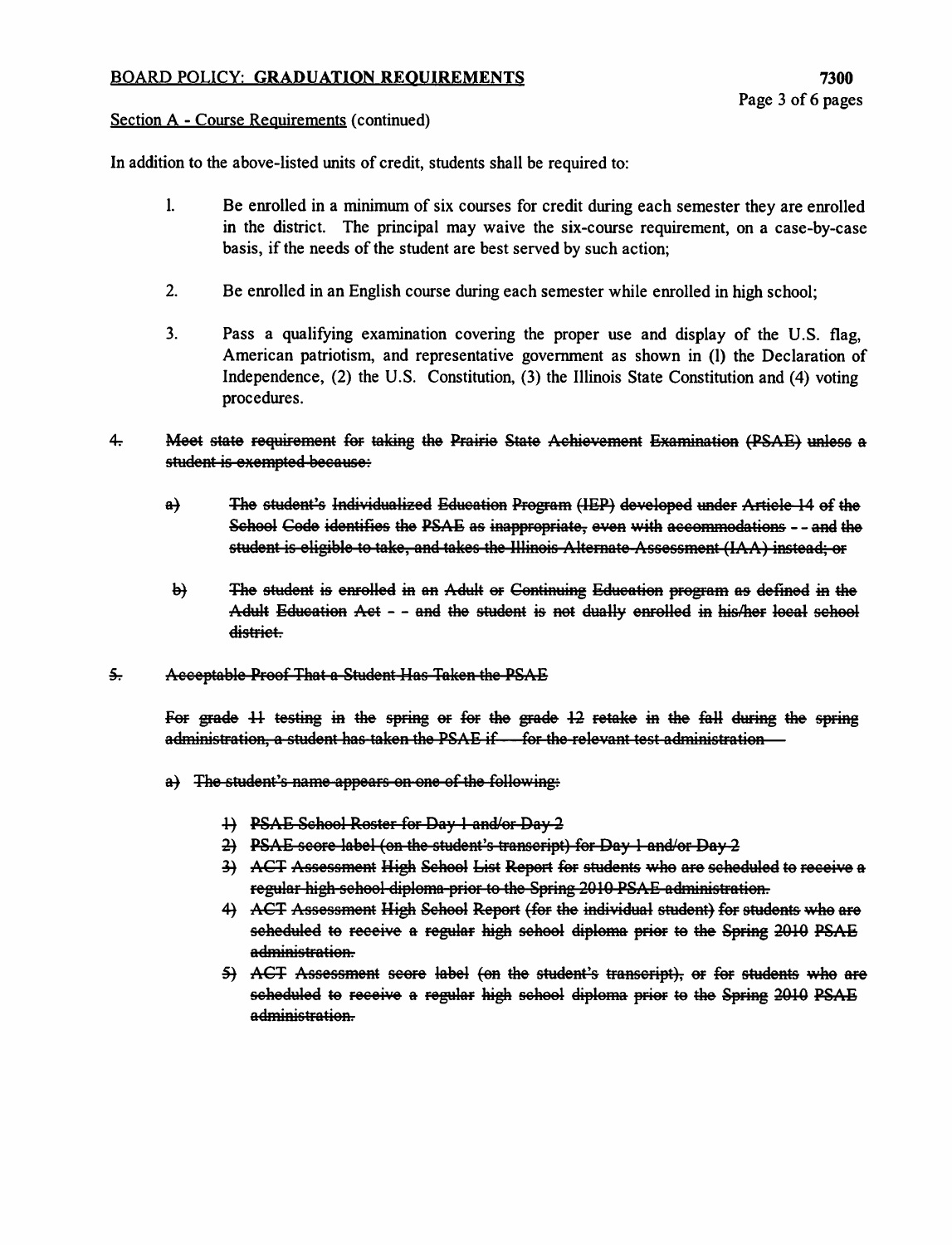b) The student provides a copy of one of the following.

- 4) PSAE-Individual Student Report
- 2) ACT Assessment Student Report for students who are scheduled to receive a regular high school diploma prior to the Spring 2010 PSAE administration.

## **Section B - Physical Education Waiver Procedures**

- $1.$ Students shall be required to be enrolled in a Physical Education course during each semester they are enrolled in the district; enrollment in the required Health course shall satisfy this requirement for the semester during which the student is enrolled in the required Health course.
- $2.$ Junior and senior students who participate on an interscholastic athletic team that is either an IHSA sanctioned and/or Board of Education approved sport, or who are enrolled in a marching band course offered for credit, shall be eligible to substitute the athletic team or marching band participation for enrollment in one semester of Physical Education, during the semester in which the student is participating in the athletic team or marching band. Marching band participation will begin with the 2007-2008 school year. Eligibility for such substitutions shall be subject to the following conditions:
	- $a)$ The student shall continue to be required to be enrolled in a minimum of six courses during the semester in which the athletic team or marching band participation is substituted for participation in Physical Education.
	- To substitute athletic or marching band participation for enrollment in  $b)$ physical education for an entire semester, the student must replace the physical education course with another course for credit.
	- $c)$ A student may substitute athletic or marching band participation when offered for academic credit during the official season for participation in the physical education class in which they are enrolled. They will remain enrolled in the physical education class and will be expected to fully participate at all times during the semester that are outside of the official athletic or marching band season. Students electing this option will be expected to follow the established policies of the physical education department for attendance during the official athletic or marching band season.
	- $\mathbf{d}$ A student who voluntarily discontinues participation on an athletic team may be required to re-enroll in a physical education class or be required to make up the enrollment in and credit for Physical Education for that semester. Students removed from a team may be re-enrolled in Physical Education as determined by the school administration.
	- $e)$ Students who are not able to continue their participation on a athletic team because of injury shall not be required to re-enroll in Physical Education.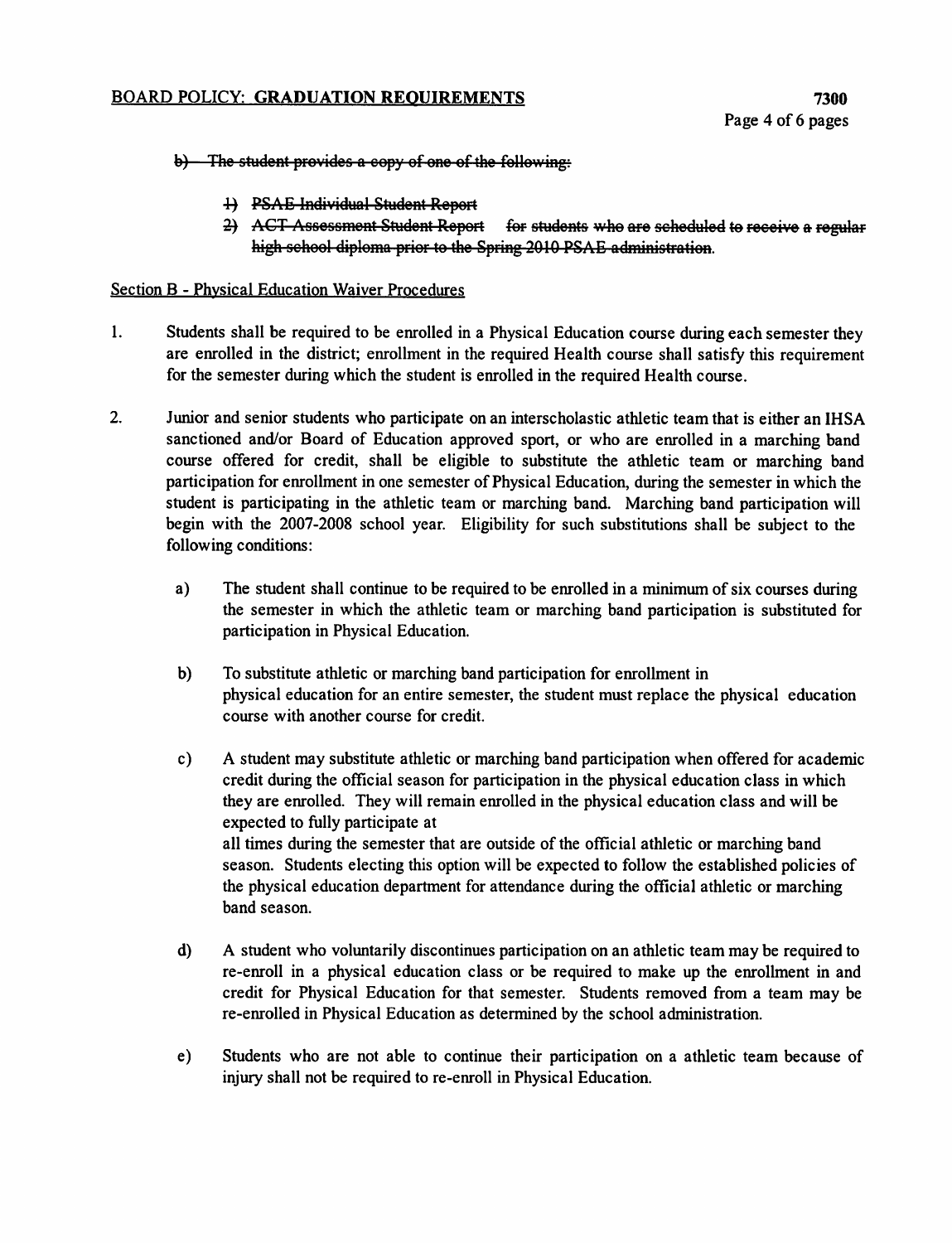## 7300 Page 5 of 6 pages

#### Section B - Physical Education Waiver Procedures (continued)

- $f$ A student on a winter season athletic team, i.e., a team with schedule that spans first and second semester who elects to substitute athletic participation for enrollment in Physical Education, must do so during the first semester.
- $g)$ A student participating in athletic teams in two separate seasons (fall, winter, spring) may elect to substitute athletic participation for enrollment in Physical Education during each semester, provided that the two separate seasons are a combination of a fall or winter sport and a spring sport.
- $h)$ If a student requests the substitution of participation in a athletic team for enrollment in Physical Education at registration time, indicating an intention to be a part of an athletic team later in the year, and that student subsequently does not go out for the team or does not fill the other conditions listed above, the student shall be required to make up the enrollment in and credit for Physical Education for that semester.
- $\mathbf{i}$ Credit toward graduation will not be given for the semester during which athletic team or marching band participation is substituted for physical education.

## Section C

A unit of credit has traditionally been an arbitrary measure of learning expected for a class meeting daily for the entire school year. However, under our present programs, it is possible for students to complete successfully this learning in less than one full year. Thus, units of credit become measures of successful learning accomplished rather than arbitrarily assigned time in class. With performance being the significant factor in determining progress, it is possible for some students to complete the graduation requirements in less than four years.

#### **Section D - Early Graduation**

- $\mathbf{1}$ Upon application, the Board of Education authorizes early graduation for students who meet the following criteria:
	- Have satisfied all requirements for graduation as contained in Section A of this policy.  $a)$
	- Have demonstrated that an alternative to continuing their high school education would be  $<sub>b</sub>$ </sub> more productive to them and in the respective student's best interests.
	- $c)$ Have parental/legal guardian permission for early graduation, for students under 18 years of age as of the date of graduation.